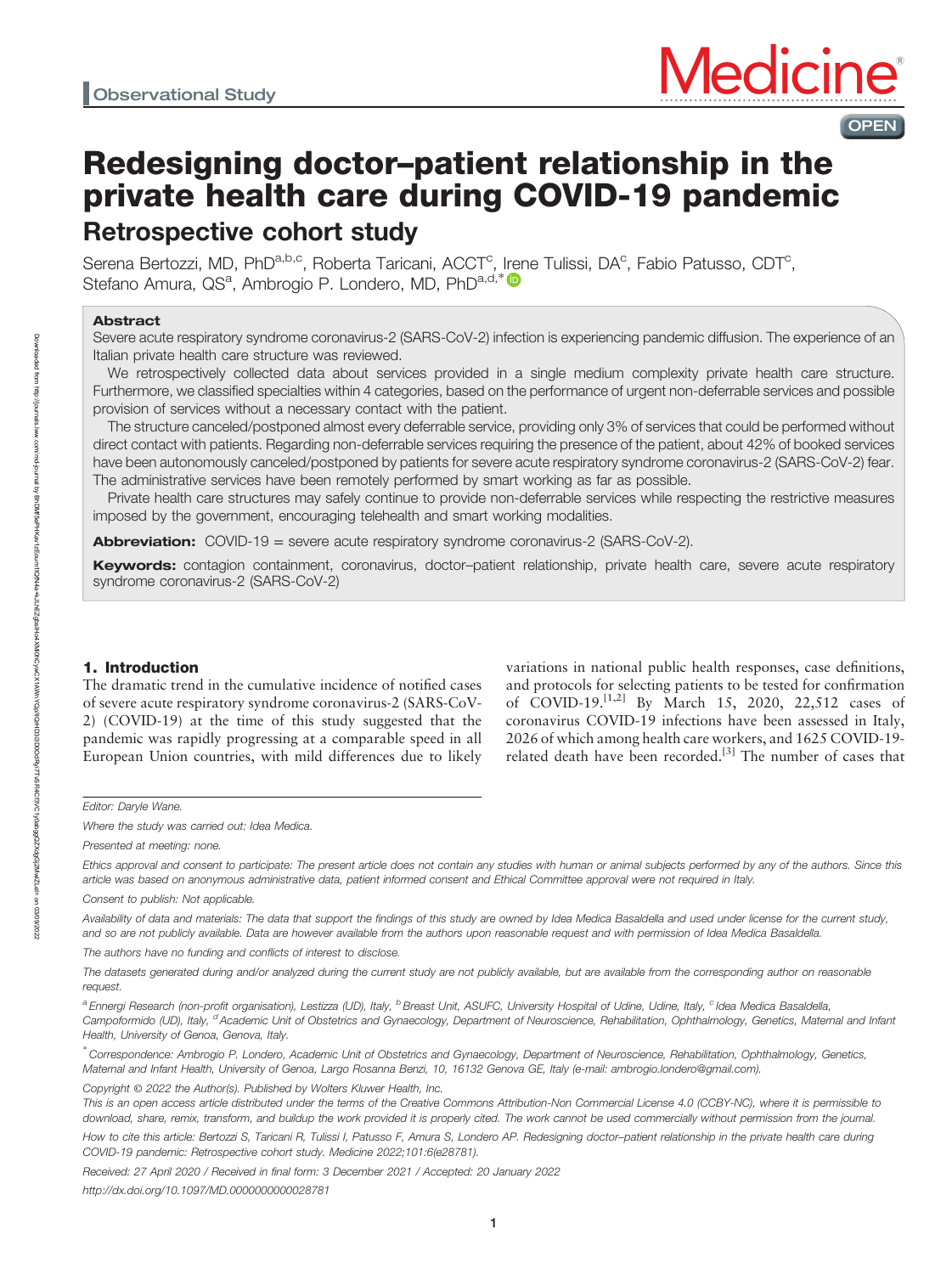resulted almost tripled 1 week later to understand the rapid diffusion of COVID-19 infection. In particular, on March 22, the number of COVID-19-positive cases was already 59,138. Moreover, these numbers were likely to be underestimated, as many individuals can carry the novel coronavirus without showing any of the typical symptoms of COVID-19, such as fever, dry cough, and shortness of breath.

The majority of cases involve people aged >70 years old, who are also the age group with the most significant mortality.<sup>[3]</sup> Doctors in the affected regions of Italy described a situation in which about 10% of patients with COVID-19 required intensive care.[4] In severe COVID-19 cases, the endothelium is an essential target, and mediators mainly cause the adverse effects.<sup>[5-8]</sup> These effectors drive the endothelial disease responsible for coagulopathy, and the other complications.<sup>[9]</sup>

In order to contain the COVID-19 infection contagion, many restrictive measures have been adopted by the Italian government, starting from the isolation of the population within their own homes. People were authorized to go out exclusively for work, food supply, health, or necessity reasons. Every commercial activity has been temporarily closed with the exclusion of supermarkets, pharmacies and para-pharmacies, banks, post, insurance, and financial services. All other activities have been dealt with only by smart working modality. A distance of at least 1m was suggested in any interpersonal relation, and no interpersonal contact was allowed including handshakes and hugs. Symptomatic people were discouraged from going to the hospital. Besides, they were first visited at home, eventually tested for COVID-19, isolated at home in the case of positivity, and hospitalized only in case of necessity.

In this new context, public and private health care institutions rapidly modified their prevention policies and the performance program in light of the new restrictive measures. Especially private healthcare facilities were intensely suffering the economic impact of the restrictions imposed by the government. However, private healthcare facilities can play anything but a marginal role in preventing and early diagnosis of new cases of COVID-19. This manuscript reviewed the rapid changes experienced by a medium complexity private health care structure. We discuss the various opportunities to improve patient management in different medical specialties.

# 2. Materials and methods

# 2.1. Study design

This manuscript presents a retrospective cohort study using administrative data.

# 2.2. Data collection

We retrospectively collected data about services booking in a single, Italian, medium complexity, private health care structure (Idea Medica). In particular, we evaluated bookings, cancellations, and postponements for every service of every different medical specialty from the very beginning of government restrictions (February 24, 2020) to March 22, 2020, due to both patient or structure choice.

# 2.3. Inclusion and exclusion criteria

All subjects referring to this health facility were included during the study period. No exclusion criteria were applied.

### 2.4. Classification of health care structure complexity

In Italy, based on the Decreto Giunta Regionale (Regional Council Decree) n.34/26 of October 18, 2010, 3 types of private medical centers exist. Low complexity structures, for which the operating authorization is issued by the municipality responsible for the territory, include:

- structures that carry out specialist outpatient activities and professional medical or surgical studies, single or associated, with the exclusion of motor rehabilitation, diagnostic imaging, and laboratory activities;
- single or associated outpatient clinics and dental practices;
- studies by non-medical health professionals (i.e., professional physiotherapy studies).

Medium complexity structures, on the other hand, include:

- structures that provide specialist outpatient assistance, including itinerant ones, those for motor rehabilitation, instrumental and laboratory diagnostics, and also those without their own legal subjectivity and managerial autonomy as they are structurally or functionally related to public or private hospitals or any other health services of higher complexity;
- structures exclusively dedicated to diagnostic and instrumental activities also carried out for third parties;
- $\bullet$  territorial rehabilitation and psychiatric structures that provide daytime activities;
- structures intended for sterilization and disinfection services related to health activities located within the same buildings.

High complexity structures include:

- structures that provide continuously or daytime hospitalization services for acute or post-acute patients;
- residential and semi-residential health and social-health structures;
- Health sanitas per aquams.

This manuscript refers to a medium complexity private health care structure.

### 2.5. Classification of consultations

Consultations were classified within 4 categories, based on the performance of urgent non-deferrable services and the possible provision of services without a necessary contact with the patient (Table 1). Deferrable and non-deferrable consultations were classified according to the previous definition (non-deferrable consultations mainly underlie requests from the patient who complains of a disorder, i.e., perceived as an urgent problem).<sup>[10]</sup> Consultations were also subdivided whether the physical presence of the patient was required or not (Table 1).<sup>[11]</sup> A telehealth consultation was provided whether the patient's physical presence was not needed. In this perspective, the specialties of which it is frequently not possible to do without a physical examination and for which contact with the patient is

| Table 1                                 |  |  |
|-----------------------------------------|--|--|
| <b>Classification of consultations.</b> |  |  |

|                                | Non-deferrable<br>services | <b>Deferrable</b><br>services |
|--------------------------------|----------------------------|-------------------------------|
| Patient presence necessary     | Category 1                 | Category 3                    |
| Patient presence not necessary | Category 2                 | Category 4                    |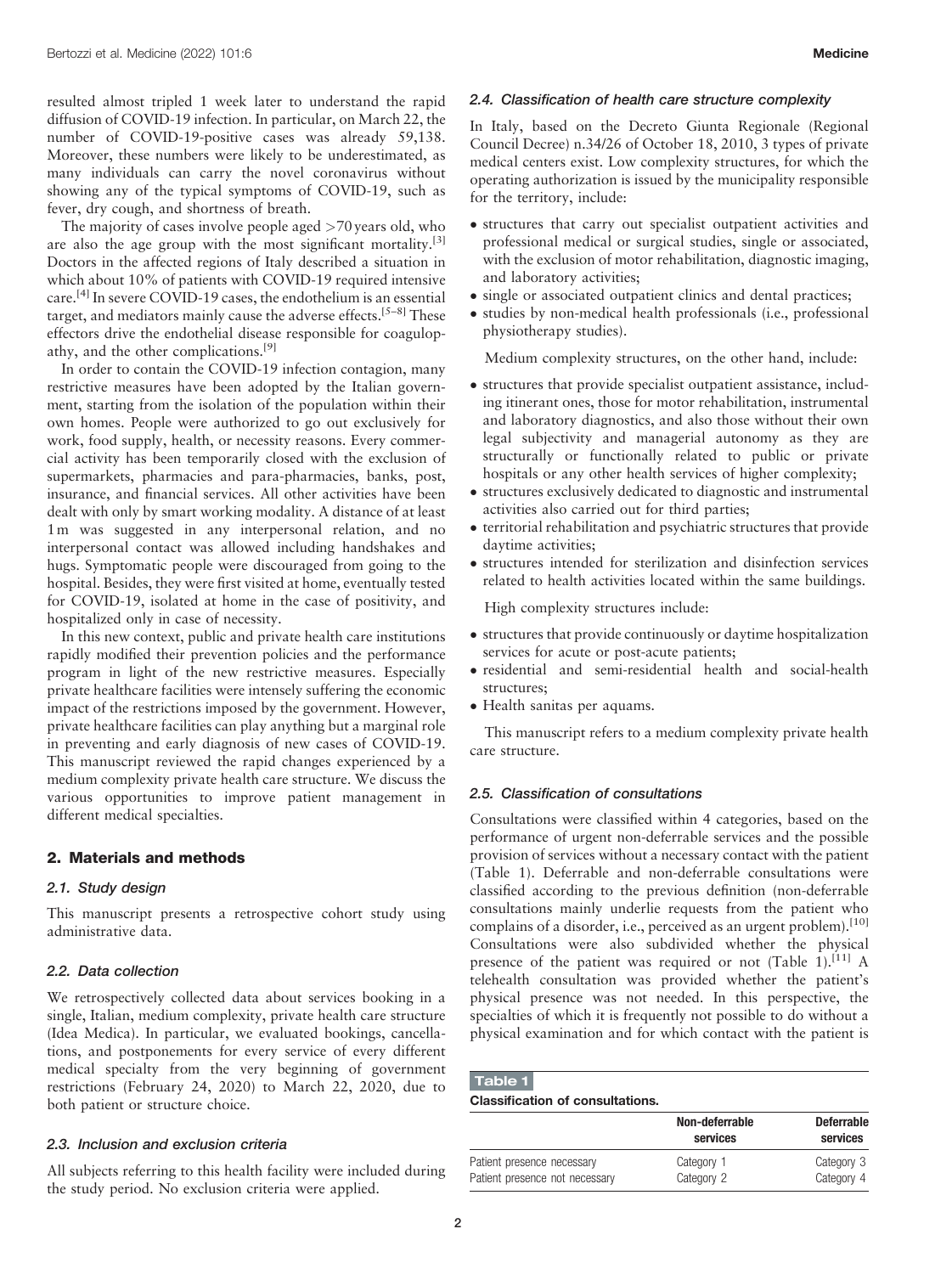frequently necessary are, among others, the following: any surgery, emergency medicine, anesthesiology, interventional radiology, interventional cardiology, or obstetrics and gynecology.

The specialties it is not possible to do without in this period but which less frequently require direct contact with the patient are, among others, the following: preventive medicine, family medicine, diagnostic radiology, laboratory medicine, pathology, or cardiology.

Thanks to telemedicine and dematerialized prescriptions, the majority of services of these specialists may be provided even without the patient's physical presence. Obviously, in the case of radiological imaging or cardiological examinations, a technician must acquire the images or the electrocardiogram to be evaluated by the specialist in another place.

Among specialties that may be considered less frequently necessary in this uncommon period, we listed the following, which often cannot provide their services without an objective examination of the patient: ophthalmology, gastroenterology, esthetic surgery, sports medicine.

While esthetic surgery and sports medicine in this situation had entirely suspended their activities, gastroenterology and ophthalmology remained active only for very urgent services, such as neoplastic diseases or endoscopy for gastrointestinal bleeding.

Finally, the specialties that do not provide urgent services but can, however, frequently offer their services without the patient's presence are the following: medical genetics, endocrinology, dermatology, psychiatry, rheumatology, or legal medicine.

Also, in this list, the performance of services for cancer patients is admissible, especially for urgent problems, such as the diagnosis of skin tumors in the case of dermatology or the treatment failure in the case of rheumatology.

### 2.6. Statistical analysis and ethical aspects

Data were analyzed using R (version 3.6.2). Additionally, this article does not contain any studies with human or animal subjects performed by any of the authors.<sup>[12]</sup> Since this article was based on anonymous administrative data, patient informed consent and Ethical Committee approval were not required in Italy.<sup>[12]</sup> Moreover, this study was conducted during the first phase of the COVID-19 outbreak, and it could not be planned in advance. Hence, this study was designed as a descriptive pilot study, and the sample size was not predetermined upon hypothesis testing. Furthermore, all the subjects in the study period were included in the analysis. Moreover, all statistics are descriptive and exploratory (hypotheses making), not confirmatory, and are evaluated accordingly.

# 3. Results

During the considered period, 533 subjects were referred to our healthcare facility. Table 2 shows the subdivision among categories.

### 3.1. Cancellation or postponement of non-urgent services

For what concerns deferrable services (category 3 and 4), the structure canceled or postponed almost every booking (Table 2), providing only 3% of the services that could be performed without direct contact with the patient (i.e., schedules Holter electrocardiograms) during the first week at the beginning of the restrictive measures.

For what concerns the non-deferrable services requiring the presence of the patient (i.e., dental care procedures, skin diagnostic biopsies, articular infiltrations against pain), the structure tried not to cancel bookings. Anyway, about 42% of booked services have been autonomously canceled or postponed by the patients for the COVID-19 infection fear.

Finally, since the beginning of the first restrictions, the structure decreased non-deferrable services that do not require the patient's presence (category 2).

# 3.2. Precautions to reduce COVID-19 contagion in the case of non-deferrable services

In this structure, all the government restriction rules have been strictly followed, which basically reflect the main recommendations available on the web for the prevention, mitigation, and containment of the emerging COVID-19 pandemic.<sup>[13]</sup> In detail, services have been spaced over time so that patients do not meet even in the waiting room. From acceptance to payment of the service, the patient has been guaranteed the minimum distance of 1m from the staff, obviously except for medical services that require direct contact with the patient himself (i.e., objective examination, surgical, or dental care procedures).

Patients have been invited to wash their hands with alcoholbased gel before and after accessing the outpatient room. All medical and non-medical staff have been wearing surgical masks throughout the procedures.

The service had been postponed until the end of the emergency period, whether respiratory symptoms occurred before the booking until the act of the service.

# 3.3. Telehealth for services which do not require any physical contact

Already before the COVID-19 emergency, the structure started to adopt some telehealth facilities. In particular, examinations that the specialist can remotely evaluate through common technologies (i.e., electrocardiogram reporting) have become the routine during the restrictions period. The prevalence of telehealth consultations during the studied period was 10.43%.

# 3.4. Smart working for the administrative staff

The non-medical staff has been left at home as far as possible in order to reduce their risk of contagion. The secretary's

Table 2

| Services management during COVID-19 emergency. |                   |                   |            |            |  |  |
|------------------------------------------------|-------------------|-------------------|------------|------------|--|--|
| Services management                            | <b>Category 1</b> | <b>Category 2</b> | Category 3 | Category 4 |  |  |
| Number                                         | 249               | 100               | 152        | 32         |  |  |
| Cancellation/postponment                       | 42%               | 95%               | 100%       | 97%        |  |  |
| By the structure<br>$\sim$                     | $0\%$             | 29%               | 9%         | 8%         |  |  |
| By the patients                                | 42%               | 66%               | 91%        | 89%        |  |  |
| Confirmation                                   | 58%               | 5%                | $0\%$      | 3%         |  |  |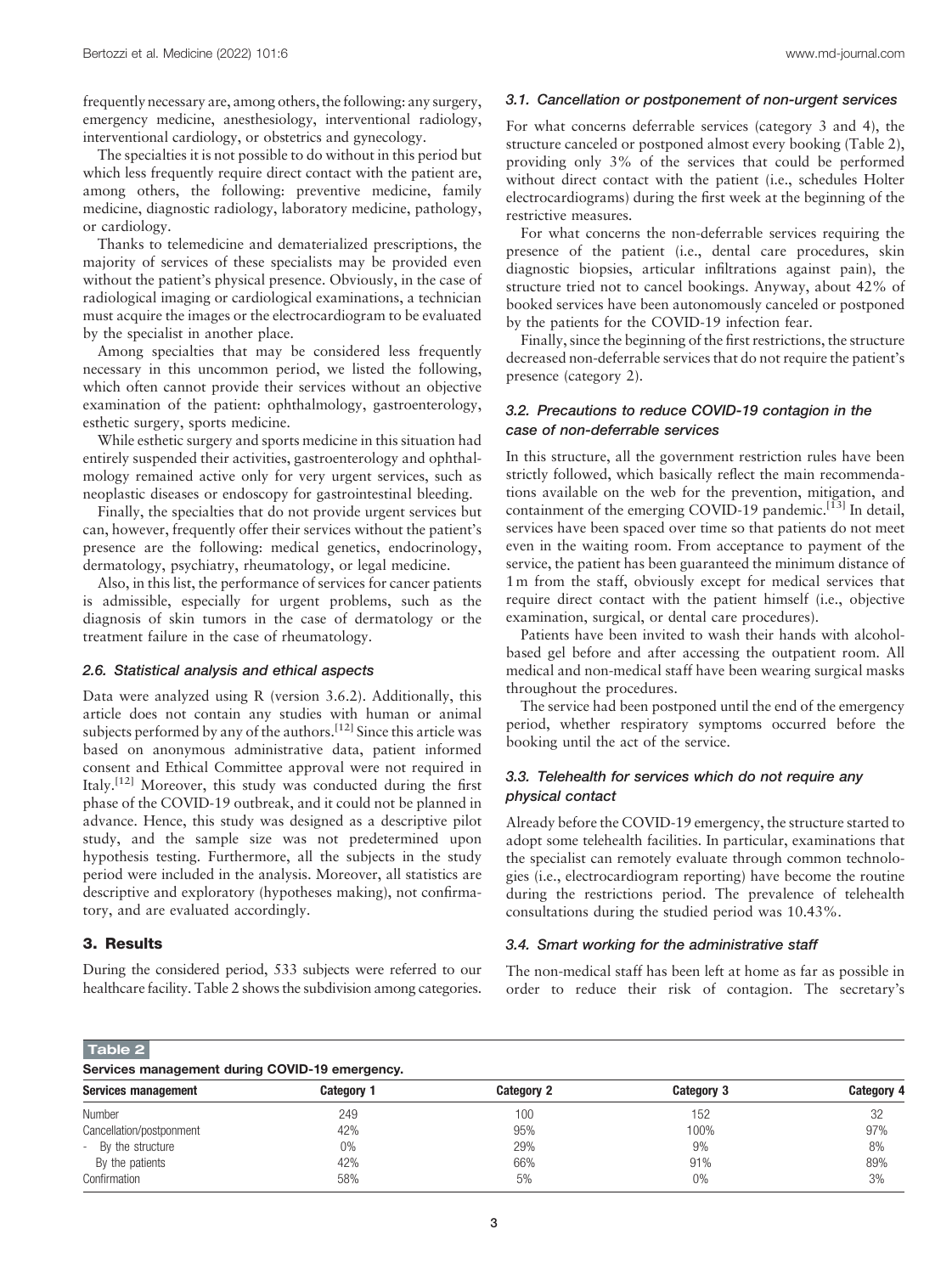administrative functions and the management of bookings have been performed through smart working. The only non-medical staff present in the structure during services was employed to accept patients and payment procedure management.

# 4. Discussion

Our data demonstrate that, despite the strict application of the restriction measures imposed by the Italian government against COVID-19 infection spread, many non-deferrable booked services have been canceled by the patients anyway. On the other hand, the structure itself has canceled or postponed almost the totality of deferrable services. All services that can be remotely provided and administrative and secretary functions have been remotely performed through smart working.

With applying the restriction measures imposed by the Italian government to stem the spread of coronavirus infection, medium complexity structures represent one of the most economically affected realities. In this paper, we tried to investigate the impact of these novel restriction measures on both the quantity and the quality of services provided by a single, Italian, medium complexity, private health care institution, and the techniques adopted to face up to this new condition.

Actually, the percentage of canceled or postponed services was very high among routine services, $[14]$  especially among services considered deferrable,  $^{[15]}$  also because the structure policy placed the patient safety ahead of the service performance. However, also the patients' fear played a crucial role in booking cancelation or postponement, independently by the service urgency or by the strict respect of the current restriction rules.<sup>[15]</sup> In fact, even 42% of non-deferrable services have been autonomously canceled by the patients in our setting. Recently, the word "coronaphobia" has been coined to describe the syndrome caused by high levels of health anxiety that a part of the population is experiencing following the COVID-19 pandemic. This syndrome is characterized primarily by catastrophic misinterpretations of bodily sensations and changes, dysfunctional beliefs about health and illness, and maladaptive coping behaviors.<sup>[16,17]</sup>

The compliance without exception to the current restrictive rules (minimum distance of 1m, frequent hand washing, and use of masks, exclusion of patients with respiratory symptoms) has been probably very effective in containing the infection within the structure. In fact, all medical and non-medical staff result at the moment health. Obviously, this observation cannot exclude any COVID-19 positivity because little knowledge exists about paucisymptomatic cases. Only symptomatic people have been systematically tested for COVID-19 positivity during this emergency period.

The classification we adopted for the different medical consultations should be helpful in order to distinguish those services which can be safely delayed (i.e., sports eligibility visit, preventive dental hygiene, skin excision for esthetic reasons, etc) from those for which a month of delay could be unsafe (i.e., articular infiltration for pain and loss of function, treatment of dental abscess, skin biopsy for a suspicious cutaneous lesion, etc). Along with the specialties that perform almost non-deferrable services (i.e., anesthesiology, emergency care, obstetrics, etc), some other specialties may provide equally deferrable and nondeferrable services (i.e., surgery for benign lesions vs surgery for suspicious or malignant lesions). In this case, only non-deferrable services should be confirmed, postponing all deferrable ones.

In medium complexity, health care structures, no emergency care unit or intensive care unit are expected, as these wards require a high complexity structure, as well as infectious and pulmonary disease specialties, which play a crucial role in this peculiar situation and are probably overworked at the moment.<sup>[18]</sup> On the other hand, family medicine is usually practiced in clinics considered of low complexity. As the general practitioner represents the first professional the ill patient encounter within the national health system, together with the continuity care doctors operating throughout the country, the role he plays within the system in the early identification of suspect patients is of fundamental importance. As a consequence, of course, the caregiver must also be appropriately protected against the greater risk of contagion. Hence the caregiver should be well equipped with individual protection systems.

The current COVID-19 emergency is reminding us of the importance of using telehealth for care delivery in acute, postacute, and emergencies, alongside conventional service delivery methods.<sup>[19,20]</sup> In fact, in the case of services that do not require close contact with the patient, the specialist may continue to work through telehealth by remotely evaluating laboratory and instrumental examinations and consequently providing his remote advice (i.e., diagnostic radiologist, rheumatologist, endocrinologist, hematologist, nephrologist, laboratory physician, cardiologist). In this case, only technicians contact the patient (i.e., during blood sampling or radiological images acquisition), who once again must be well equipped with the necessary protections. In our setting, telehealth prevalence during the study period was 10.42%, similar to other settings it was increased during the COVID-19 crisis.<sup>[15,21,22]</sup>

Also, specialists may continue to work who can take care of patients using technology to obtain a remote interview (i.e., logopedist, psychiatrist). However, this condition poses numerous problems from the professional and ethical point of view. For example, for what concerns the vocal evaluation by the laryngologist or the logopedist, there is only initial experience, and still, not convicting evidence of the efficacy of the remote service.<sup>[23]</sup> In fact, technology is recognized to alter sounds by magnifications of some tones or minimal metallic modification of most sounds. Regarding psychotherapy and psychoanalysis, verbal and non-verbal communication may be strongly limited or even polluted by technological barriers. In this case, technological facilities may be helpful but also dangerous at the same time.

Last but not least, it is of great importance to reduce the contagion risk also for the non-medical staff, which commonly support medical personnel in their daily activities. Therefore, secretary, managerial, administrative, and financial services should be remotely performed as far as possible, making good use of the current opportunities offered by modern technology, also for what concern online payments.

Some limitations are also worth recognizing. The main limitation of the present study is the retrospective design. Another significant limitation is the limited number of patients. Furthermore, using only administrative data had limited the available information to be analyzed. Despite all these limitations, the present analysis offers insight into an independent structure's response and adaptation procedures in the first pandemic period. This experience could be beneficial for other structures with similar characteristics.

# 5. Conclusions

In our opinion, private health care structures may safely continue to provide non-deferrable services while respecting the restrictive